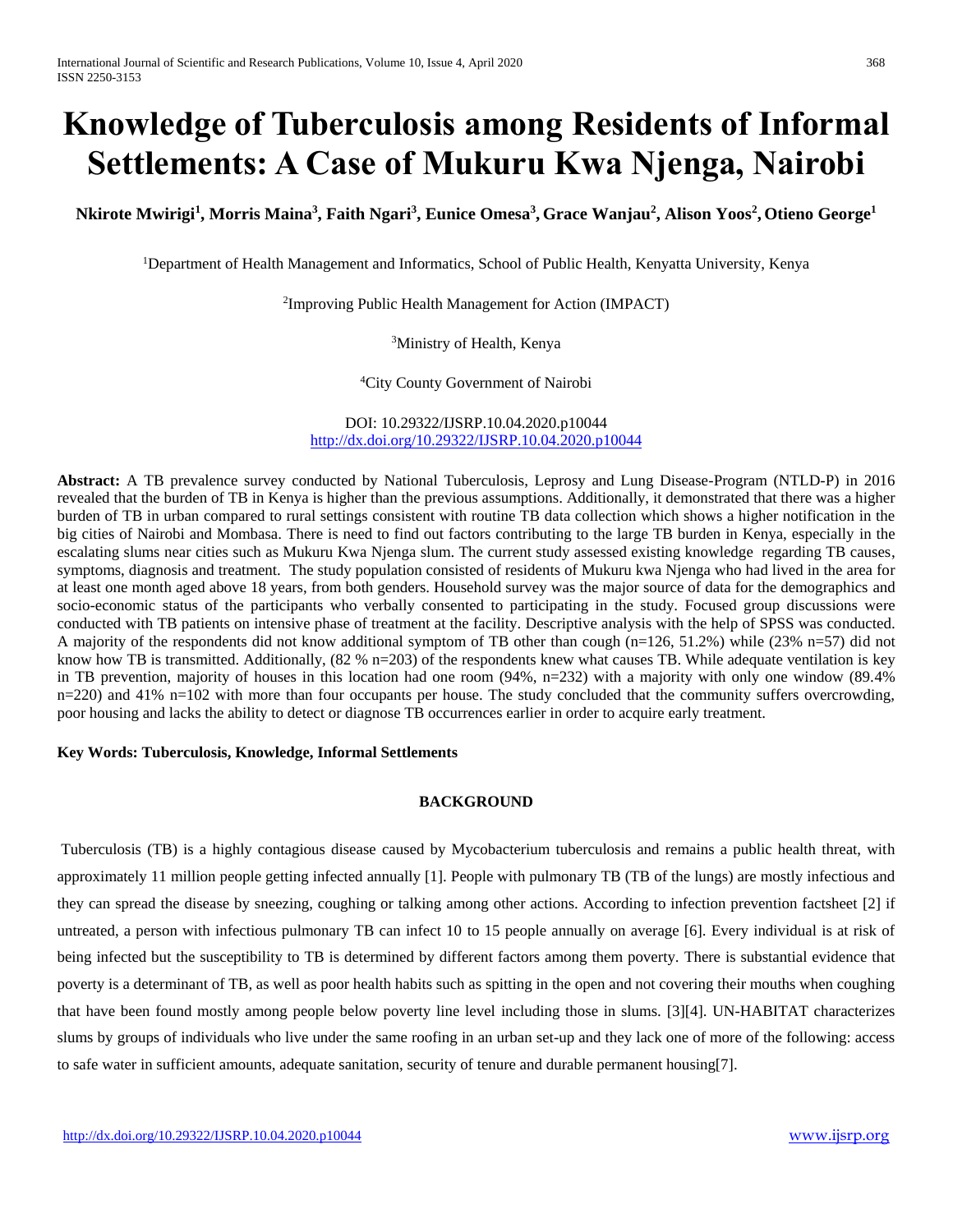Approximately one out of eight people live in urban slums and a total one billion people live in urban slums globally. Urban slums are termed as high risk settings for TB because they are characterized with poverty, overcrowding, social, cultural and geographical barriers [8]. Knowledge of TB has been linked to complete or incomplete TB treatment in a study to find out patients' knowledge about tuberculosis treatment in Nepal [18]. An Ethiopian study that assessed knowledge of TB and HIV as well as perception about patient initiated testing and counselling (PITC) among TB patients attending health facilities in Harar town, Eastern Ethiopia indicated that most of the participants (70%) believed that there is no association between TB and HIV/AIDS [19]. On the other hand, two thirds (66.5%) of the participants thought that HIV testing has importance for TB patients, however, the majority (81.6%) of the study participants in the age category less than 21 years believed that fear of PITC could cause delay in treatment seeking. In Kenya, TB is a key priority communicable disease and a major public health problem. Kenya is currently ranked among 14 countries with triple burden of TB, TB/HIV and MDR-TB.

The cumulative negative consequences of TB such as human suffering and economic losses are immense. New numbers of TB cases are reported annually, but it is believed that the new cases represent a small fraction of the TB cases existing in Kenya. A TB Prevalence survey conducted by NTLD-P, Kenya in 2016 revealed that the burden of TB in Kenya is higher than the previous assumptions at 426 people per every 100,000 people [13]. The reporting of the TB cases in Kenya is mainly limited to the cases that present themselves for check-ups in health centres and major hospitals[13]. In 2017, only 85,188 people were diagnosed with TB, meaning that the percentage of the undetected and untreated TB cases was at 40 percent. The prevalence survey also demonstrated that a higher burden of TB was in urban compared to rural setting and the prevalence rate among men was twice that of females higher in urban settings than in rural settings and highest in the 25 - 34 age group [13].

According to Word bank report 2013, Kenya has close to 60% of the urban population living in these informal settlements [11]. People in urban areas, and particularly those living in informal settlements, bear the biggest burden of TB in Kenya. In 2015, three regions had the highest reported cases of TB, namely: Nairobi, Nyanza and Coast [12]. Ten out of 47 counties accounted for 76% of the notified cases with Nairobi county contributing 15% of all cases. A prevalence survey conducted in 2016 also demonstrated a higher burden of TB in urban (760 per 100,000 population) compared to rural settings (453 per 100,000 population) [13] consistent with routine TB data which shows higher notification in the big cities of Nairobi and Mombasa [12].

Overcrowding, poor housing and sanitation, conditions commonly found in the informal settlements, are known predisposing factors for TB disease. Additionally, the prevalence rate among men (809 per 100,000) was twice that of females (359 per 100,000), higher in urban settings (760 per 100,000 population) than in rural settings (453 per 100,000 population) and highest in the 25 - 34 age group (716 per 100,000). The survey also showed that among other TB symptoms, frequency of cough was higher among participants in urban settings compared to the rural setting. Despite the efforts and progress being made to control and eliminate tuberculosis, it still remains one of the fourth biggest diseases causing death after HIV/AIDs. This highlights likelihood of several deficiencies in the health systems that contribute to the lack of access to TB control interventions and the low effectiveness of the interventions than expected. There is therefore need to find out what factors are contributing to the large TB burden in Kenya, especially in the escalating slums near cities such as Mukuru Kwa Njenga slum. This assessment focuses on determining the existing knowledge gap regarding TB causes, symptoms, diagnosis, treatment among residents of Mukuru kwa Njenga

## **METHODOLOGY**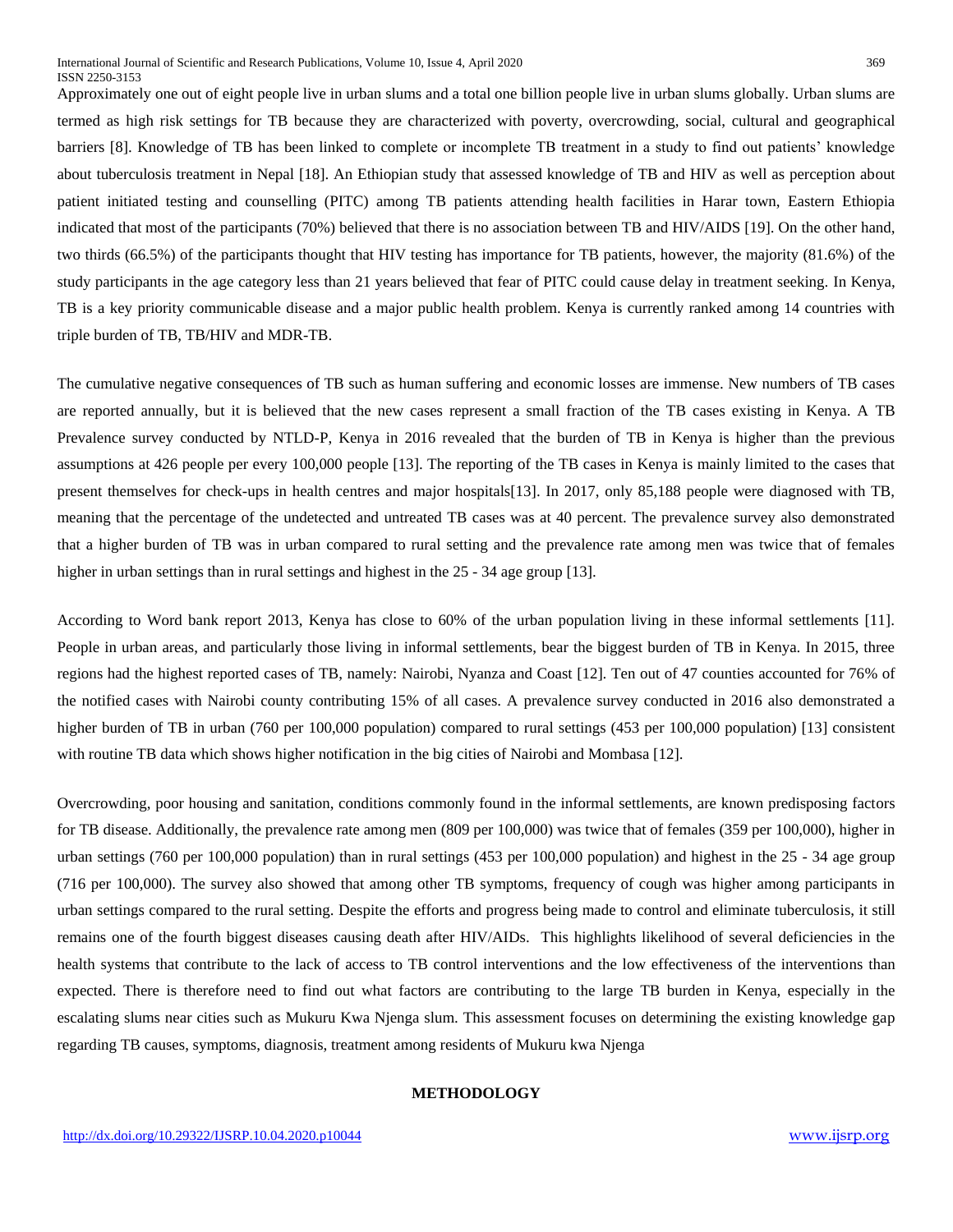The study was conducted in Mukuru kwa Njenga which is among the largest slum in Nairobi and is located in Embakasi East Subcounty. The study population consisted of residents of Mukuru kwa Njenga who had lived in the area for at least one year aged above 18 years, from both genders. The participants had to be permanent residents in the area. Additionally, key informant interviews were conducted among facility health care workers and focused group discussions were conducted with TB patients on intensive phase of treatment as well as community gate keepers.

Community health volunteers interviewed the heads of the households using a paper- based questionnaire. Focused group discussions were conducted with TB patients on intensive phase of treatment at the facility. Key Informant interviews were also conducted. Qualitative data analysis was used in the research. Codes and themes were created from the data from the household survey, key informants' interviews and focus groups with TB patients through inductive content analysis. The data was broken down into different component parts which were later given labels. To establish the emerging essential themes, thematic analysis was conducted and the themes were classified according to the research objectives with which they were focused. Further analysis was conducted to search for any themes that occurred across the different sequences of coded labels and to establish if there were any links between the different codes.

## **RESULTS**

Out of the 308 participants selected, there were 246 respondents giving a response rate of 80%. The findings are also inclusive of two focused group discussions with TB patients, two focused group discussions with CHVs and five key informant interviews from health care workers.

#### **Socio-demographic Characteristics of Respondents**

Majority of the respondents were aged between 18-34 years old  $(n=156, 63.4%)$ . Most of the respondents were females  $(n=172,$ 69.9%), were married (n=182, 74.0%) with majority having primary education (50.8% and (49.2%) above level of education. Majority of the residents had an average income of more than US dollars (USD) 48.6 per month (n=168; 68.29%) and nearly all the houses are single rooms (n=232, 94.3%) with the same room being used for sleeping (n=236, 95.9%). Most houses had between 1 to 3 members (n=131, 53.2%) as described in table as shown in the Table 1.

#### **TB Prevention and Care**

The respondents reported that they visit and discuss health issues by a healthcare worker once every 2-4 weeks (n=36, 14.6%) and nearly four-fifth of the respondents talked about TB by healthcare workers (n=205, 83.4%). However, only nearly a tenth of the respondents had been treated or were being treated for TB (n=21, 8.6%) and side effects of the treatment being the major concern  $(n=10, 52.6\%)$  as revealed in Table 2.

On further exploration on patient related factors during the focused group discussion, one respondent indicated, *"I waited for two days to have my sputum results ready, I was told the test is not available here"* Additionally, on an interview with clinicians in the health center, two clinicians did not associate chest pains with TB as one of the clinicians said *"At times we delay to diagnose because we have to refer for further testing either chest X-ray or Gene Xpert and we may tire a patient. We also do not have new updates on TB which could guide us like guidelines"*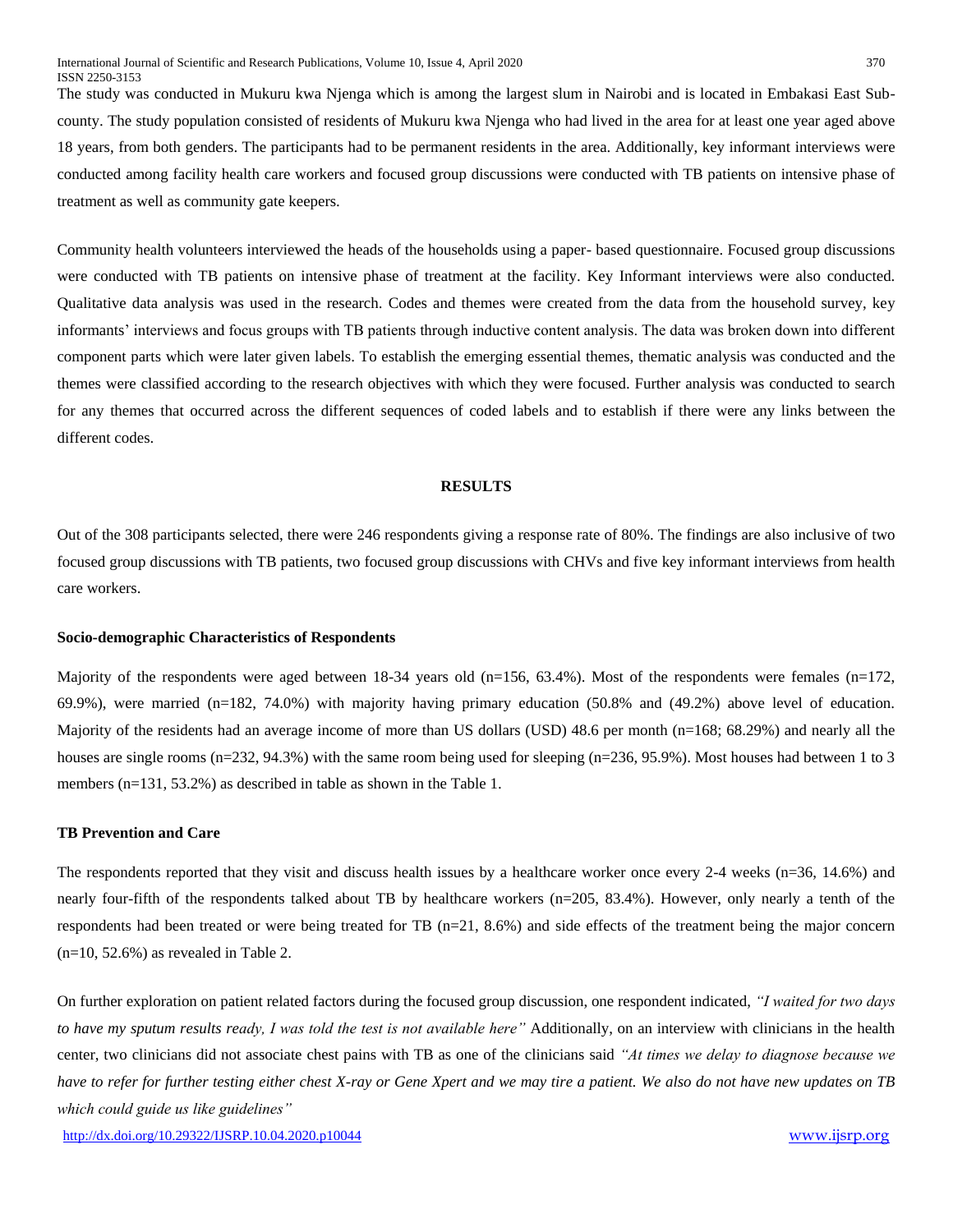#### **Knowledge Assessment among TB patients**

Majority of the residents knew what causes TB (n=203, 82.5%), nearly half (n=120, 48.78%) knew symptoms associated with TB while 23% did not know how TB is transmitted as showed in Table 3. A majority of the respondents knew at least one symptom of TB and how long the treatment took (n=18, 26%). Adequate ventilation was determined as being key in TB prevention (n=7, 33%) and most of the respondents first heard of TB from school (n=9, 43%) as seen in Table 4

Although 48% of the respondents knew more than one symptom of TB, one respondent said "I was just coughing, it was just a small cough and really I wasn't coughing deeply like someone who has TB." Another respondent indicated that "I had chest pains, I wasn't coughing, I would never think it was TB." Among the respondents who did not know how TB is spread indicated that "I have never smoked cigarettes in my life so I did not expect to have contracted TB." Additionally, a young lady who had a child with TB said, "I know crowded places contribute to spread of diseases including TB but our houses are just built that way, spread is inevitable"

#### **Knowledge of TB among residents**

The respondents knew at least one symptom of TB (n=9, 26%) and the duration of treatment (n=9, 26%). Adequate ventilation (n=4, 21%) was reported as being a key prevention of TB and they first heard of the disease from school (n=4, 33%). On a further interview with a CHV, she indicated that "*At times you identify these coughers within households but they say they cannot miss work to go and get screened and therefore they end up coming late to the health facility."* A middle aged lady who had two of her children taking anti TB drugs said that *"I had previously attended ante-natal clinics in this facility and they spoke to us about many things but just asked me if I was coughing […] I was with night sweats, weight loss and fever when I was diagnosed"*

#### **DISCUSSION**

Findings of this study indicate that majority of the houses are a single room with only one window and more than three people living within it. This then indicates that poor housing and ventilation limits the effectiveness of TB eradication in slum dwellings. Effective healthcare delivery is reliant on efficient and properly trained healthcare workers to deal with the health concerns and this study found out that healthcare workers were limited in terms of knowledge and diagnostic equipment to help deal with the occurrence of TB. The healthcare workers in Mukuru kwa Njenga health centre have low index of suspicion for TB symptoms as found out during informants' interviews. This could largely be due to faded memory to diagnose TB bearing in mind that none of them had attended any TB refresher training in the previous 2 years. Aloaibi describes early diagnosis combined with appropriate management by knowledgeable and skilled healthcare workers (HCWs) as key in addressing global health issues [13].

Although majority of the residents had knowledge on causes, symptoms and treatment of TB, aspects of stigma were noted. The population knew few symptoms of TB but most of them did not associate chest pains with TB and in return had sought treatment more than twice before they were finally diagnosed with TB. The community lacks the ability to detect or diagnose TB occurrences earlier in order to acquire early treatment. Early treatment reduces the chances of spread of the disease and the mortality rates. Additional studies conducted in revealed that misconceptions and limited knowledge about TB and its treatment have influence in its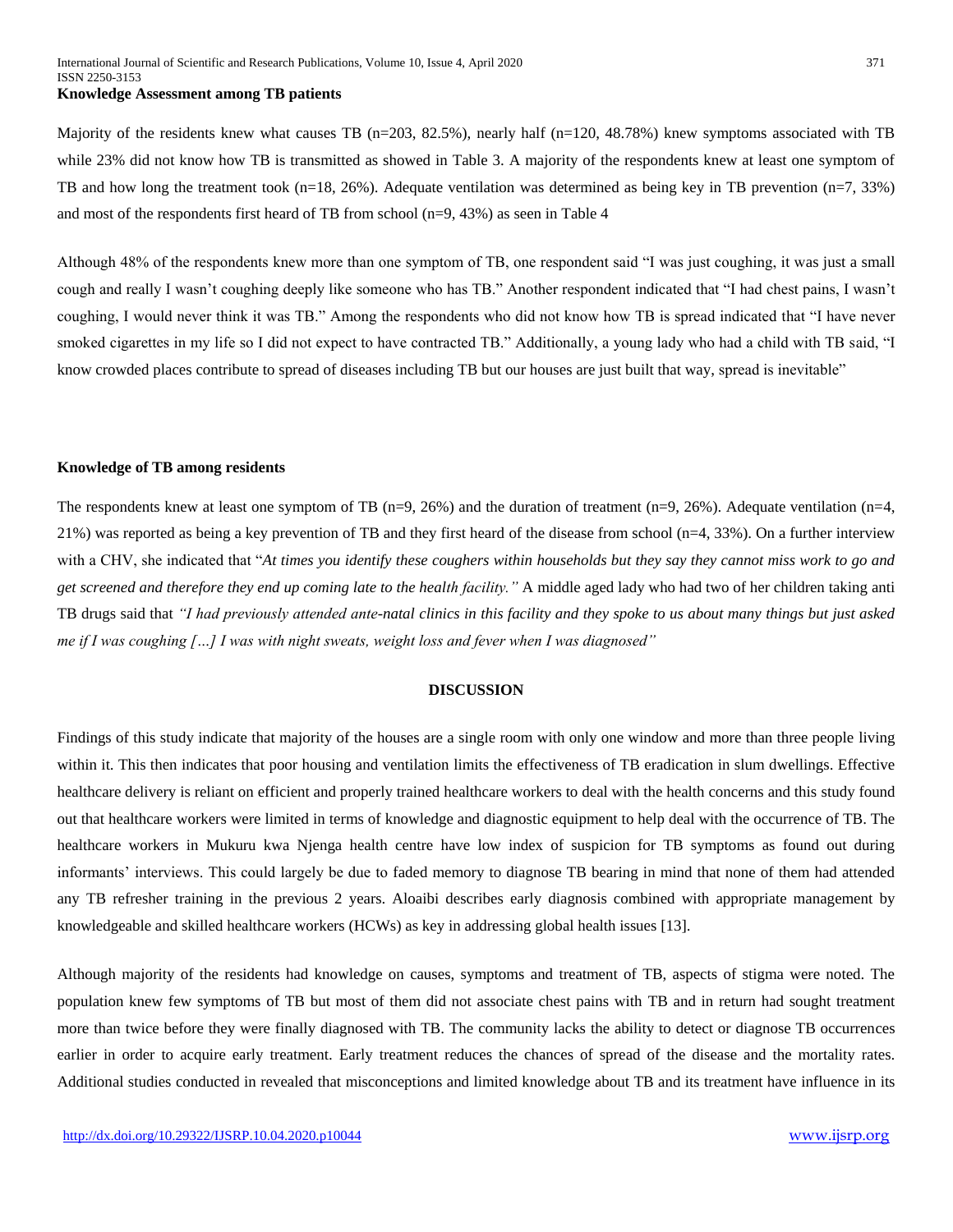occurrence and defaulting in treatment. [14] Stigma was also among concern that came up as a reason why the residents delayed seeking care largely due to the fact that people associate TB to HIV/AIDS especially due to body wasting.

Additionally, people at times restrict themselves from seeking treatment due to the perception that they would be linked as being affected with HIV/AIDS. Such occurrences are largely due to limited health education on TB. Stigma that is connected to TB is associated with limited effectiveness in the control approaches designed to deal with the disease as patients are isolated within their family or community in turn contributing to delayed healthcare seeking and poor treatment adherence mainly due to poor health education [15]. This study also found out that the majority of the houses in Mukuru kwa Njenga are a single room with only one window and with more than three people living within it. This then indicates that poor housing and ventilation which limits the effectiveness of TB eradication in slum dwellings.

## **CONCLUSION**

The healthcare workers in Mukuru kwa Njenga health centre have low index of suspicion for TB symptoms as found out during informants' interviews. On the other hand, the residents knew of the symptoms of TB but most of them did not associate chest pains with TB and in return had sought treatment more than twice before they were finally diagnosed with TB. The community lacks the ability to detect or diagnose TB occurrences earlier in order to acquire early treatment. Stigmatization is also a major concern which hinders the affected from seeking health at the government health facility due to attitude from health care workers. This community also is burdened with poor housing and ventilation which could limit the effectiveness of TB eradication in the area.

Although there is an existing plan within the NTLD-P that is designed to help increase the knowledge of the health workers, community health volunteers also need to have this vital information and especially to effectively use this knowledge to keep the community adequately informed. In essence, the community requires health education in order to seek care and eliminate TB associated stigma still present in the area. Further, the health education activities should also include community mobilization to promote effective communication and participation among community members to generate demand for TB prevention, diagnosis, treatment and care services. The Mukuru kwa Njenga facility serves a huge proportion of patients diagnosed with TB and with so, rapid and accurate diagnosis is key. There is therefore need to expand diagnostic methods that are available to this community. Also, proper sample linkage to facilities offering specialised testing.

<http://dx.doi.org/10.29322/IJSRP.10.04.2020.p10044> [www.ijsrp.org](http://ijsrp.org/) The larger Ministry of Health needs to put in place mechanisms to bring together key members of the public and private sector to combine efforts in finding and dealing with TB cases in the area and others such as this. A wider range of stakeholders already involved in community-based activities needs to be engaged so as to include TB in their priorities and activities. These include the nongovernmental organizations (NGOs) and other civil society organizations (CSOs) that are active in community-based development. CBO membership consists entirely of the community members themselves, so these organizations can be considered to represent the community most directly. This will help reach and spread and their ability to engage all persons. Operators of chemists and pharmacies also ought to be engaged in at least symptomatic screening of TB to all coughers and eventually link them to diagnosis. Ensuring TB is in control, engagement of the non-health sectors e.g. housing and education sector would be key. Mobilizing the efforts of both sectors would therefore be significant in dealing with health issues in the society and more importantly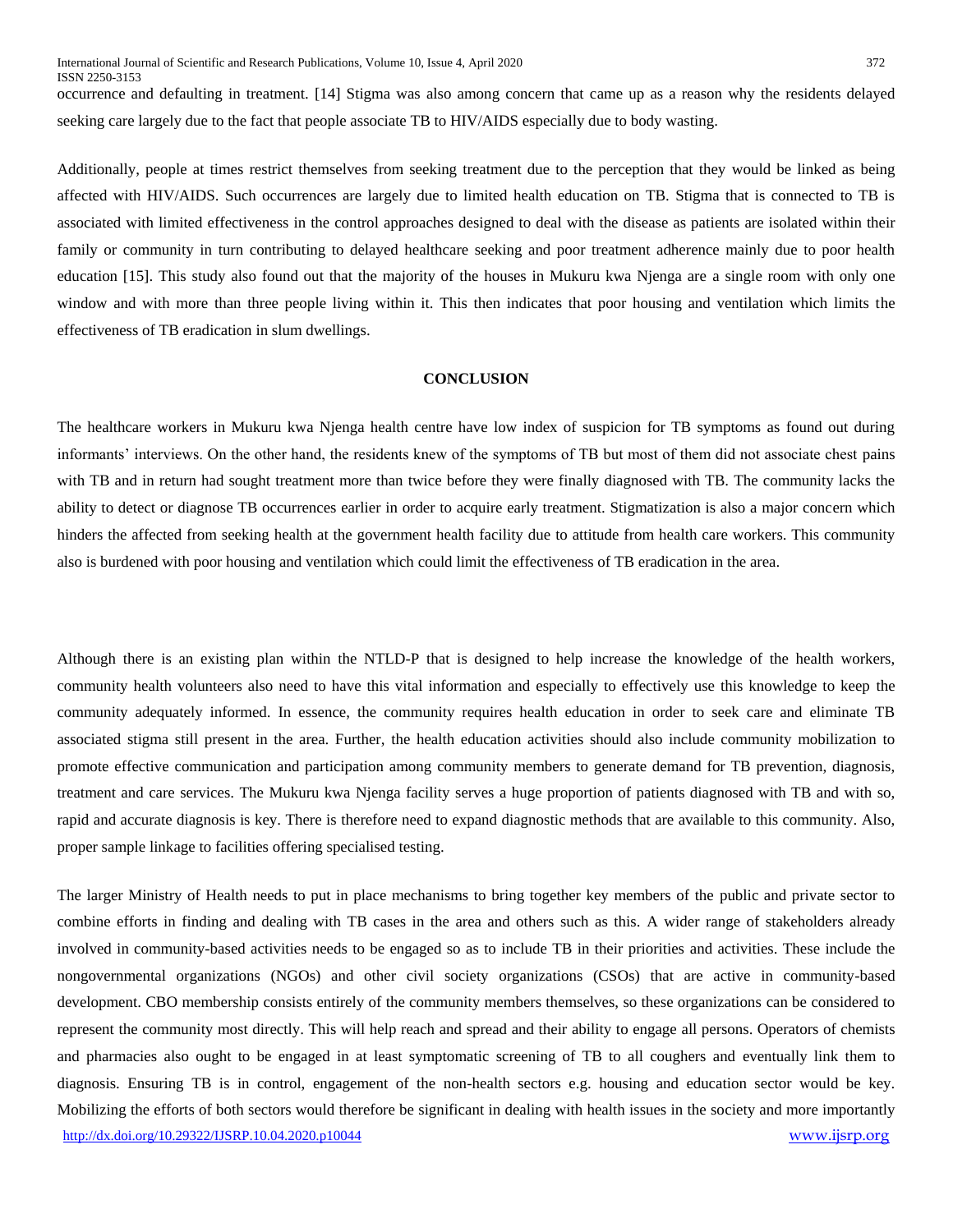construction of houses with adequate ventilation that would reduce the occurrence of TB disease. Further research is however needed to find out the prevalence of TB among dwellers of informal settlements so as to tailor specific interventions to them especially because of overcrowding.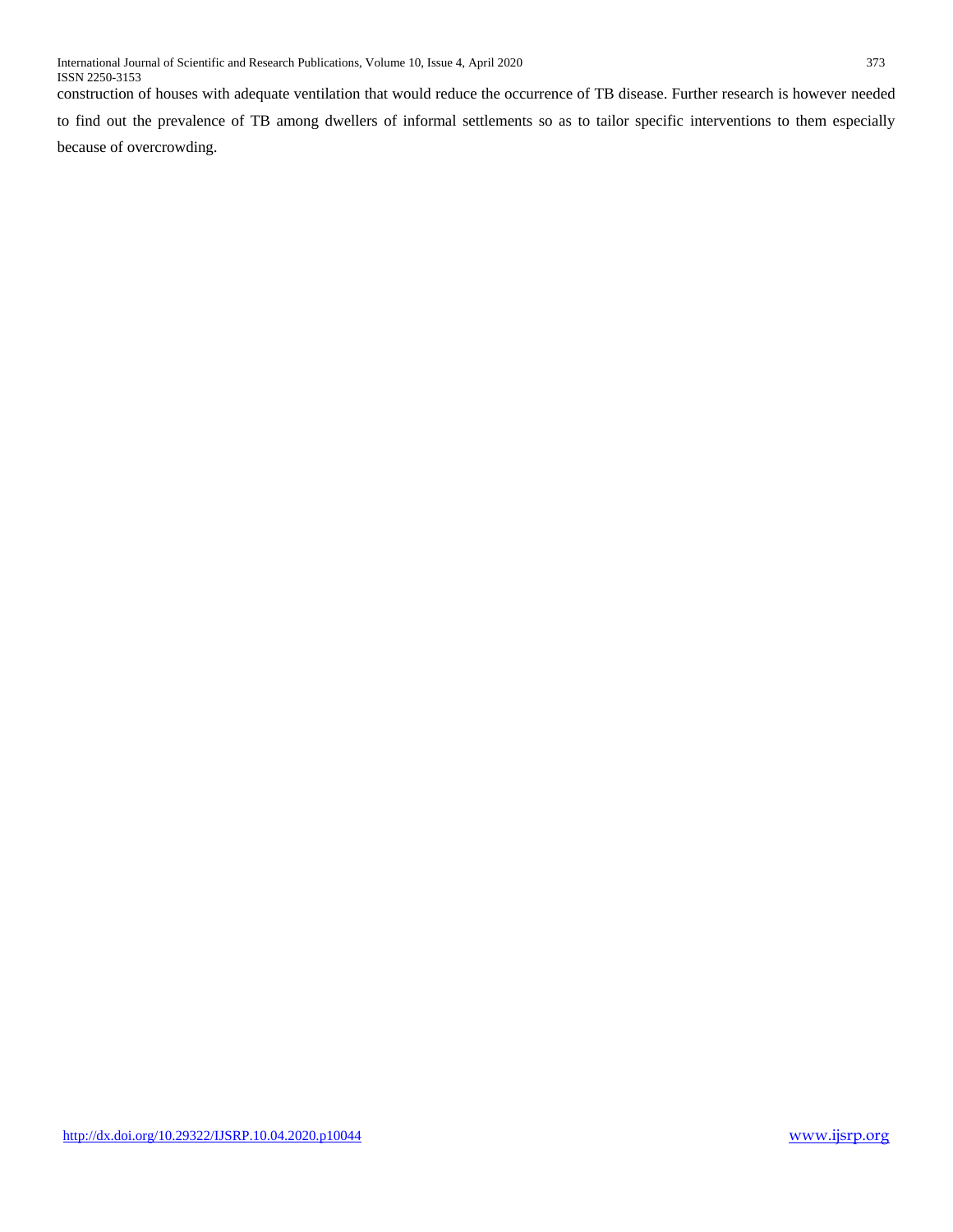## **ACKNOWLEDGEMENTS**

The author would like to acknowledge the Ministry of Health and the Government of Kenya members of staff who facilitated access to the field research locations and offered their office space during the data collection period. I would also like to acknowledge the numerous community health workers and health centres from the various research locations who sacrificed their time to be part of this research and for their insight. Lastly, I would like to acknowledge the patients who took part in this study and the patient translators who ensure that the data collection process was smooth.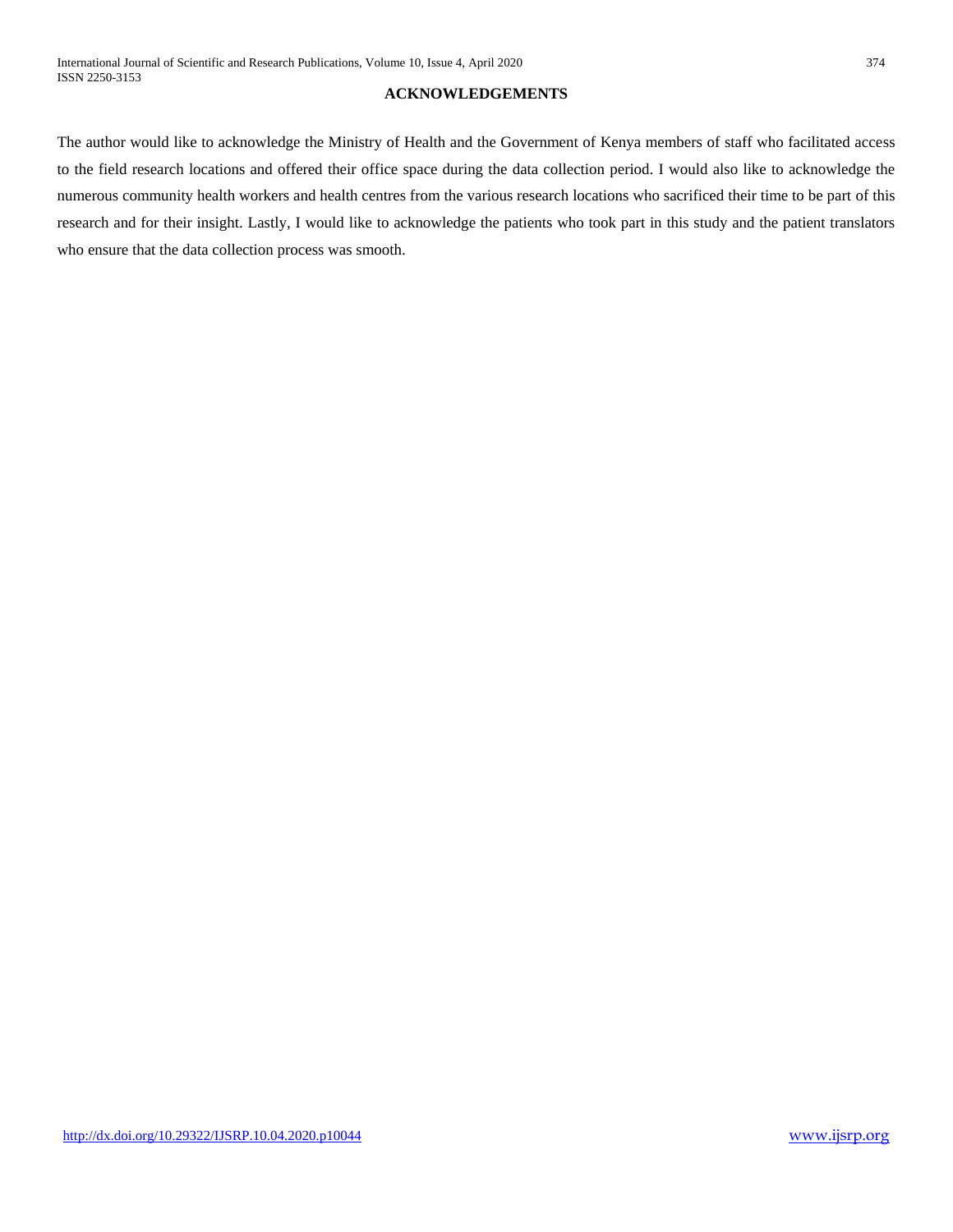#### **REFERENCES**

- 1. Schmidt, C. W. (2008). Linking TB and the environment: an overlooked mitigation strategy. *Environmental health perspectives*, *116*(11), A478.
- 2. WHO. (2016a). Fact Sheet TB
- 3. (2016). Tuberculosis "Key Facts." Retrieved from: [http://www.who.int/news-room/fact](http://www.who.int/news-room/fact-sheets/detail/tuberculosis)[sheets/detail/tuberculosis](http://www.who.int/news-room/fact-sheets/detail/tuberculosis)
- 4. Cazabon, D., Alsdurf, H., Satyanarayana, S., Nathavitharana, R., Subbaraman, R., Daftary, A., & Pai, M. (2017). Quality of tuberculosis care in high burden countries: the urgent need to address gaps in the care cascade. *International Journal of Infectious Diseases*, *56*, 111-116.
- 5. Banu, S., Rahman, M. T., Uddin, M. K. M., Khatun, R., Ahmed, T., Rahman, M. M., ... & van Leth, F. (2013). Epidemiology of tuberculosis in an urban slum of Dhaka City, Bangladesh. *PloS one*, *8*(10), e77721.
- 6. Knechel, N. A. (2009). Tuberculosis: pathophysiology, clinical features, and diagnosis. *Critical care nurse*, *29*(2), 34-43.
- 7. CDC. (2017). *Infection control in Healthcare settings*. Atlanta, Georgia: Centers for Disease Control and Prevention. Retrieved from<https://www.cdc.gov/tb/publications/facctsheet/prevention/ichcs.htm>
- 8. Khan, R. E. A. (2010). Life in slums: A case study of Bahawalpur.
- 9. Ezeh, A., Oyebode, O., Satterthwaite, D., Chen, Y. F., Ndugwa, R., Sartori, J., ... & Caiaffa, W. (2017). The history, geography, and sociology of slums and the health problems of people who live in slums. *The lancet*, *389*(10068), 547-558.
- 10. Siedner, M. J. (2017). Aging, Health, and Quality of Life for Older People Living With HIV in Sub-Saharan Africa: A Review and Proposed Conceptual Framework. *Journal of aging and health*, 0898264317724549.
- 11. World Bank Bank Group. (2013). http://data.worldbank.org.indicator/EN.POP.SLUM.UR.ZS?end=2014&locations=KE&start=1990&view= chart.
- 12. Ministry of Health, NTLD. (2015). Annual Report.
- 13. Alotaibi B, Yassin Y, Mushi A, Maashi F, Thomas A, Mohamed G, Hassan A, Yezli S. Tuberculosis knowledge, attitude and practice among healthcare workers during the 2016 Hajj. PLoS One. 2019 Jan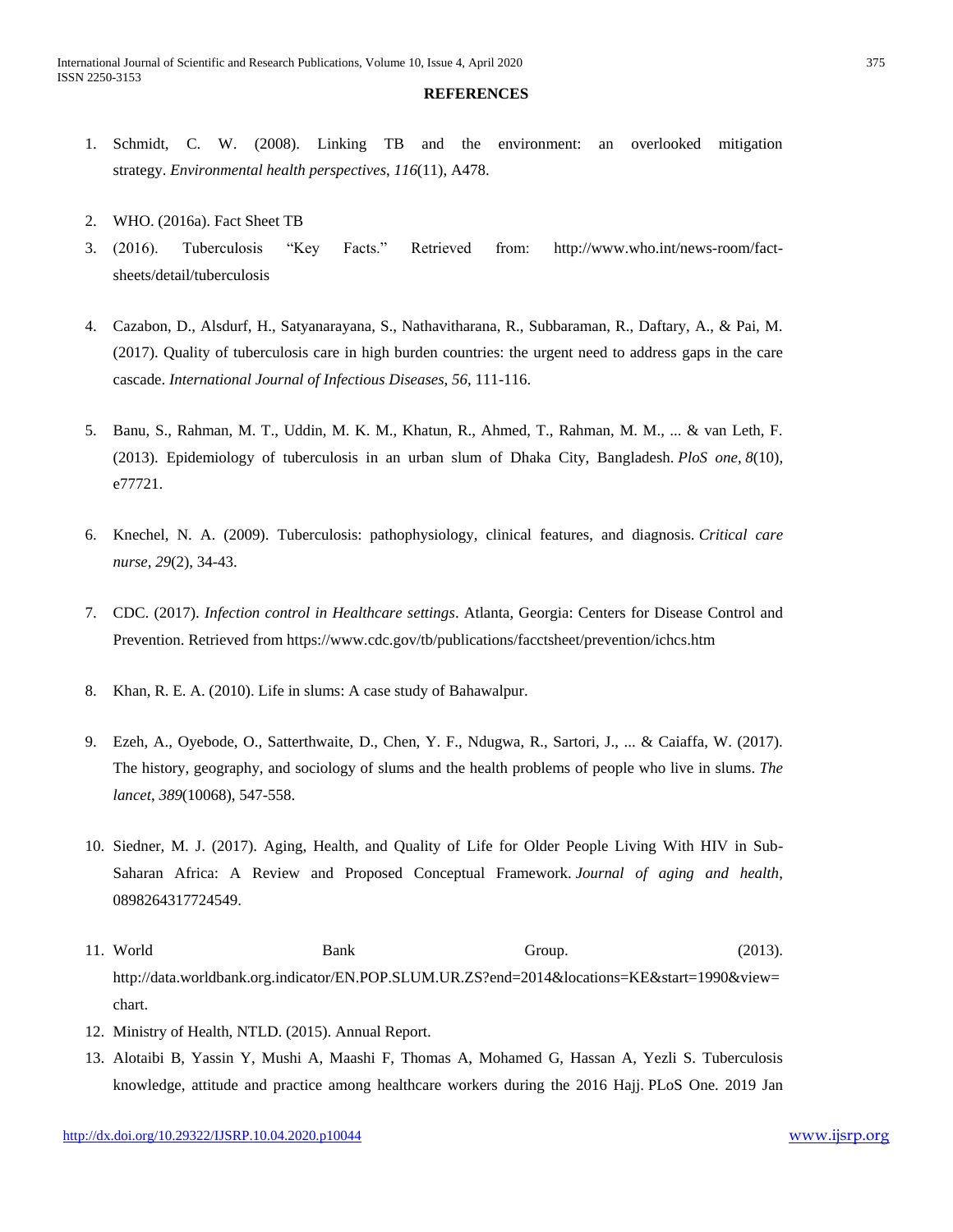25;14(1):e0210913. doi: 10.1371/journal.pone.0210913. PubMed PMID: 30682065; PubMed Central PMCID: PMC6347151.

- 14. Craig, G., Daftary, A., Engel, N., O'Driscoll, S., & Ionnaki, A. (2017). Tuberculosis stigma as a social determinant of health: A systematic mapping review in low incidence countries. *International Journal of Infectious Diseases*, *56*.
- 15. Chang, C. A., Meloni, S. T., Eisen, G., Chaplin, B., Akande, P., Okonkwo, P., ... & Kanki, P. J. (2015, October). Tuberculosis incidence and risk factors among human immunodeficiency virus (HIV)-infected adults receiving antiretroviral therapy in a large HIV program in Nigeria. In *Open forum infectious diseases* (Vol. 2, No. 4, p. ofv154). Oxford University Press.
- 16. WHO. (2014). *Nutritional care and support for patiens with TB*. Geneva, Switzerland: World Health Organization.
- 17. NTLLD– P. (2016). Kenya Tuberculosis Prevalence Survey 2016 Findings. Retrieved from: [https://www.chskenya.org/wp-content/uploads/2017/04/TB-Prevalence-Survey-Key-FIndings-](https://www.chskenya.org/wp-content/uploads/2017/04/TB-Prevalence-Survey-Key-FIndings-Infographic.pdf)[Infographic.pdf](https://www.chskenya.org/wp-content/uploads/2017/04/TB-Prevalence-Survey-Key-FIndings-Infographic.pdf)
- 18. Vukovic, D. S., & Nagorni-Obradovic, L. M. (2011). Knowledge and awareness of tuberculosis among Roma population in Belgrade: a qualitative study. *BMC infectious diseases*, *11*(1), 284.
- 19. Bhatt, C., Bhatt, A., & Shrestha, B. (2011). Knowledge of Tuberculosis Treatment A Survey Among Tuberculosis Patients in (DOTS) Program in Nepal. *SAARC Journal of Tuberculosis, Lung Diseases and HIV/AIDS*, *7*(2), 10–14. https://doi.org/10.3126/saarctb.v7i2.4399
- 20. Seyoum, A., & Legesse, M. (2013). Knowledge of tuberculosis (TB) and human immunodeficiency virus (HIV) and perception about provider initiated HIV testing and counselling among TB patients attending health facilities in Harar town, Eastern Ethiopia. *BMC public health*, *13*(1), 124.
- 21. Okemo, P. O., & Orodho, J. A. (2014). Indigenous knowledge of communities around Lake Victoria Basin regarding treatment and management of tuberculosis using medicinal plants. *International Journal of Medicine and Medical Sciences*, *6*(1), 16–23. https://doi.org/10.5897/IJMMS09.374
- 22. Ndwiga, J. M., Kikuvi, G., & Omolo, J. O. (2016). Factors influencing knowledge on completion of treatment among TB patients under directly observed treatment strategy, in selected health facilities in Embu County, Kenya. *Pan African Medical Journal*, *25*. https://doi.org/10.11604/pamj.2016.25.234.8761
- 23. Craig, G., Daftary, A., Engel, N., O'Driscoll, S., & Ionnaki, A. (2017). Tuberculosis stigma as a social determinant of health: A systematic mapping review in low incidence countries. *International Journal of*